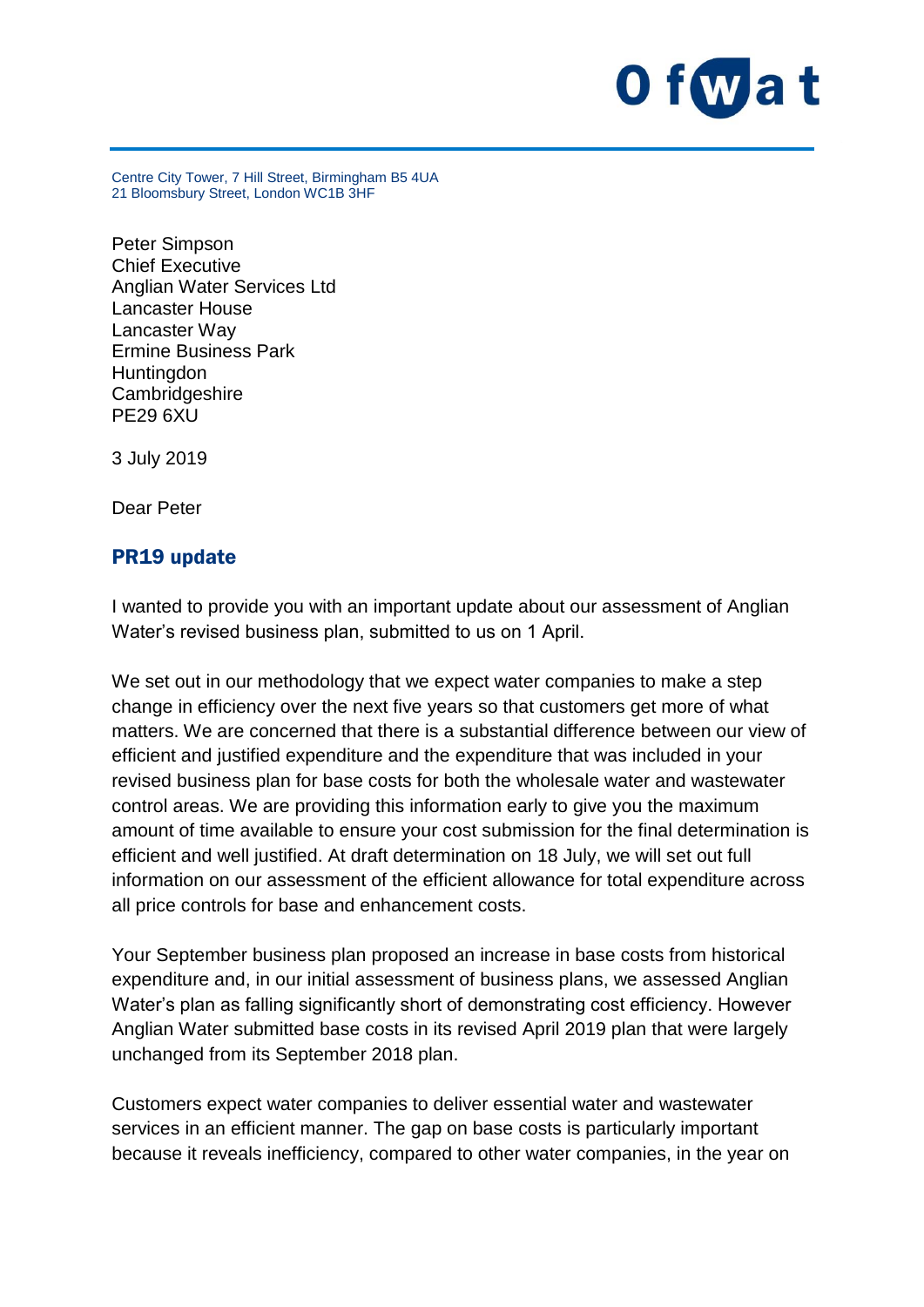year costs that a company incurs running its business. Efficient base costs are essential for a well-functioning company.

Our current assessment of your revised plan suggests that there will remain a significant gap between the base cost proposed in your plan and our view of the efficient level of base costs. The table below summarises the price controls that are driving the gap for base costs.

## Key differences between Ofwat and company view of base costs

|            | April plan (£m) | <b>Our current view (£m)</b> | $Gap(\%)$ |
|------------|-----------------|------------------------------|-----------|
| Water      | 1,795.1         | 1,508.3                      | 16.0%     |
| Wastewater | 2,546.9         | 2,140.2                      | 16.0%     |

Wholesale expenditure expressed in 2017-18 CPIH deflated prices. Figures presented reflect updates to our approach to assessing costs since the initial assessment of plans. In water, base costs now include 'new development', 'new connections', and 'addressing low pressure', which were previously classified as enhancement. In wastewater, base costs now include 'new development and growth', 'growth at sewage treatment works', and 'reduce flooding risk for properties', which were previously classified as enhancement. Details of this will be set out in the draft determination

Our current assessment is still subject to change, although at this stage we do not expect any material changes to the size of the gap before the draft determination. We note that we have not necessarily been able to take full account of all late evidence, submitted after the 1 April business plan. While we will reflect on this information for the final determination, we consider that Anglian Water needs to take urgent action to address the efficiency challenge on base costs. Our emerging view of the most recent information we have received from Anglian Water is that it is not sufficient to explain the gap in base costs.

Given the material difference for Anglian Water, we want to give you as much time as possible to reflect on your plan for 2020-2025 and reconsider your proposals in responding to our draft determinations.

It is not our intention to discuss this further until we publish our draft determinations, but we expect this issue to form part of the consultation process after that date.